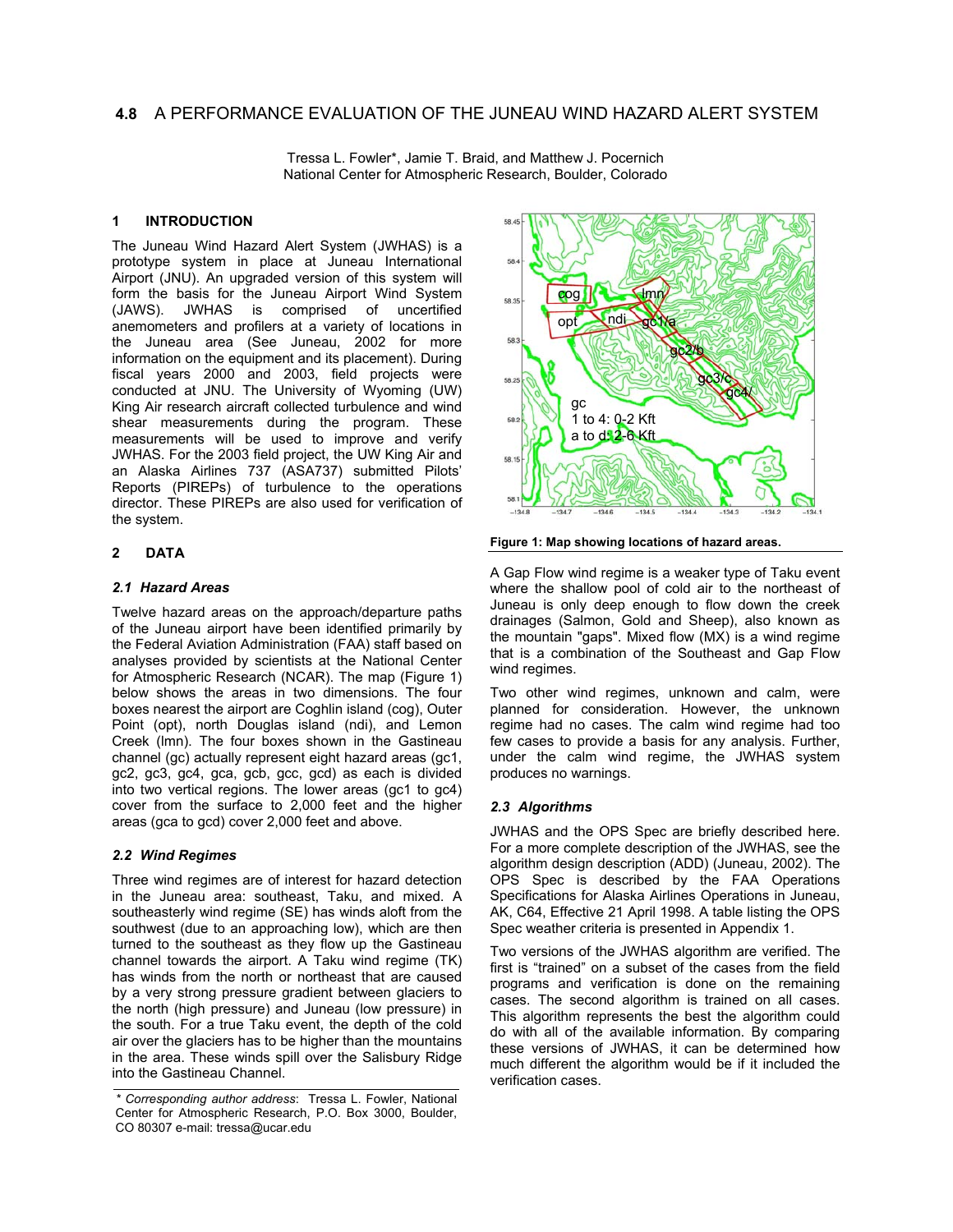*OPS Spec:* The OPS Spec uses wind direction with mountaintop and airport wind speeds to determine a Go/No-Go decision for some aircraft arrivals and departures under Federal Aviation Regulations, Part 121. Two versions of the OPS Spec are analyzed. The first is the version of the algorithm that was created in 1999. The second version, from 2002, is a modification of the original.

*JWHAS (A) (Wp/Hydrotech):* JWHAS was developed by NCAR/RAP, with funding provided by the FAA. The wind hazard warning algorithms are based on using linear regressions of the Juneau windprofiler and Hydrotech sensor data to estimate turbulence hazard levels (Juneau, 2002). This version of the algorithm is trained on a subset of the available cases and then verified on the remaining cases. Thus, the algorithm is independent of the verification data.

*JWHAS (B) Complete (the cheater's version):* This version of the JWHAS algorithm is the Wp/Hydrotech JWHAS algorithm "trained" on the complete set of observations from the field program. It is the "cheater's version" because it is verified on the same cases that were used in its development. This will allow us to determine how much difference the inclusion of the verification cases would have made in the JWHAS algorithm. With large enough sample sizes and random assignment of cases to the training and verification sets, this algorithm should not differ significantly from Wp/Hydrotech JWHAS.

### *2.4 Research Aircraft Observations*

Observations for the verification were collected by the University of Wyoming King Air during the field projects in fiscal years 2000 and 2003. The UW King Air collected eddy dissipation rate (EDR) and wind shear measurements during the 2000 field project, from November 26, 1999 through February 14, 2000. For 2003, the UW King Air returned and collected observations of EDR and wind shear from October 14, 2002 to January 20, 2003, with breaks at Thanksgiving and Christmas. Voice PIREPs given by the research aircraft pilots are available from the FY 2003 field experiment from both the UW King Air and the Alaska Airlines 737.

During the FY 2003 field project, the ASA737 also collected numerical data samples with on board instruments that were subsequently processed into EDR measurements. These EDR measurements were intended to be combined with the King Air EDR measurements for regression development and performance verification. Data analysis showed that adding the ASA737 data degraded the overall accuracy of the aircraft EDR measurement set, despite extensive efforts at quality control of the ASA737 data. In order to develop the most accurate hazard detections possible, the JWHAS development team decided to use the King Air EDR measurements alone for regression development. While the ASA737 numerical data is not used, the ASA737 pilots' reports are still used as part of the verification data in this report.

The vertical components of the EDR measurements (ZEDR) taken by the aircraft can be considered a surrogate for observations of turbulence. The values used in this study were smoothed slightly (using running medians of length 3) to reduce the effect of extreme observations on the analysis. Higher values of ZEDR indicate greater amounts of turbulence. The ZEDR measurements are bounded below by zero. Although, in theory, the observations are unbounded above, the highest measurement taken was less than 1, with the great majority of the observations below 0.3. EDR measurements are considered to be a measure of turbulence that is independent of the aircraft experiencingit. Figure 2 shows box plots of the measured ZEDR (i.e. hazard) in each hazard area for each of the three wind regimes. For a southeast wind regime (SE), the channel hazard areas had low measured hazards with a couple of outliers, the most extreme ones (near 0.4) in gcc and gc4.



**Figure 2: Box plots showing the distribution of aircraft measured hazards (ZEDR) for each hazard area by wind regime.** 

The four hazard areas nearer the airport, especially lemon creek (lmn) had the most severe events during the SE wind regime, several of them above 0.4. During Taku events (TK), the opposite was true. The hazard areas nearer the airport (cog, lmn, ndi, opt, gc1 and gca) had less extreme measured hazards than did the six channel boxes farthest from the airport (gc2, gc3, gc4, gcb, gcc and gcd). When the wind regime was mixed, the measured turbulence hazards in all areas

<span id="page-1-0"></span>Box plots show the distribution of values. The line at the center of each box is the median while the top and bottom of the box represent the  $75<sup>th</sup>$  and  $25<sup>th</sup>$  percentiles, respectively. Thus, the box shows the range of the center half of the data. The whiskers extend to the maximum and minimum values that are not outliers, each showing the range of the top and bottom quarters of the data. The dots above or below the whiskers are outliers.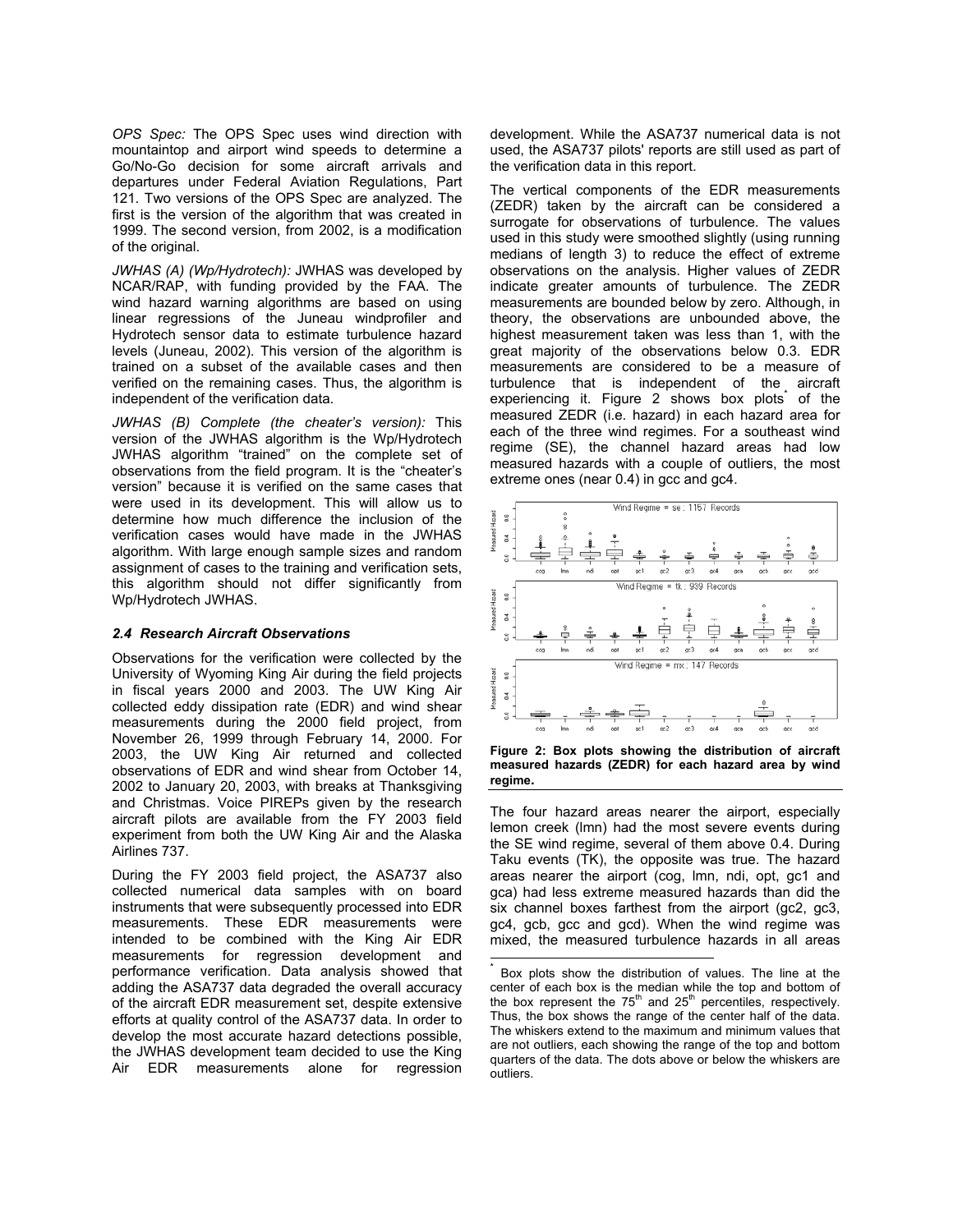were generally quite low, nearly all below 0.2. Seven of the boxes (lmn, gc2, gc3, gc4, gca, gcc, and gcd) had no observations for the mixed wind regime.

## **3 METHODS**

## *3.1 Statistics*

A forecast verification methodology outlined by Brown et al. (1997) treats the forecasts and observations as Yes/No values. This method can be extended to forecasts with values on a continuous scale using the approach outlined in Brown et al. (1999). In particular, forecasts with continuous output are converted to a set of Yes/No forecasts by application of a variety of thresholds. The thresholds have been chosen to span the range of values of the nowcasts and observations. Additionally, enough thresholds are used to give dense coverage over the range of nowcast skill. Further, threshold selection is somewhat arbitrary. The actual value of the threshold is not really meaningful, especially if bias is present. For instance, application of a threshold of 0.20 to JWHAS nowcasts would lead to a Yes nowcast for all JWHAS values greater than or equal to 0.20. The OPS Spec values are already binary (Go/No-Go), so use of thresholds is unnecessary. The continuous EDR measurements are also converted to binary observations by use of thresholds. The verification methods are based on the Yes/No two-bytwo contingency table (Table 1), where the nowcasts are represented by the rows and the observations are represented by the columns.

 The nowcast/observation pairs are divided up into the four cells shown in Table 1. A minimum of five observations per cell is required for estimating probabilities from these cells (Wilks, 1995; Mood *et al*, 1974). Thus, a minimum of 20 cases is required for this type of analysis.

**Table 1: Basic contingency table for evaluation of dichotomous (e.g., Yes/No) nowcasts. Elements in the cells are the counts of nowcast-observation pairs.**

|         | <b>Observation</b> |       |             |
|---------|--------------------|-------|-------------|
| Nowcast | Yes                | No    | Total       |
| Yes     | vν                 | YN    | YY+YN       |
| No      | NY                 | ΝN    | NY+NN       |
| Total   | YY+NY              | YN+NN | YY+YN+NY+NN |

Table 2 lists the verification statistics that are used in the JWHAS evaluation. PODy and PODn are the primary verification statistics. PODy and PODn are estimates of the proportion of *Yes* observations that are correctly forecast and *No* observations that are correctly forecast, respectively (Brown et al. 1999; Brown et al. 1997). The True Skill Statistic (TSS) (Doswell et al. 1990) is a measure of the ability of the forecasts to discriminate between *Yes* and *No* observations, and is also known as Hanssen-Kuipers discrimination statistic

(Wilks 1995). The False Alarm Ratio (FAR) can be used to assess over warning. The FAR is the proportion of forecast hazards that failed to occur in the observed data. The % of forecast hazards is the proportion of events that a system calls a hazard. This measure is independent of the observation.

## **4 RESULTS**

## *4.1 Overall Results*

Overall verification statistics combining cases from all hazard areas and wind regimes using a threshold of 0.1 for the JWHAS and aircraft values are presented in Table 3. Clearly, the JWHAS system (i.e. both versions of the algorithm) performs better in terms of correctly detecting both events and non-events than either version of the OPS Spec. In fact, it correctly classifies over twice as many events and non-events as the OPS Spec. It also has less than half the false alarms and much greater skill. In fact, the OPS Spec shows negative skill. The statistics for JWHAS (A) are probably a better estimate of system performance than those for JWHAS (B) since the former are verified on independent cases.

**Table 2: Overall verification statistics for JWHAS (A), JWHAS(B), OPS Spec 99, and OPS Spec 02 using a 0.1 threshold.** 

|                  | <b>PODy</b> | PODn  | FAR   | TSS      |
|------------------|-------------|-------|-------|----------|
| <b>JWHAS (A)</b> | 0.772       | 0.883 | 0.292 | 0.655    |
| JWHAS(B)         | 0.832       | 0.881 | 0.241 | 0.713    |
| OPS Spec 99      | 0.353       | 0.353 | 0.793 | $-0.294$ |
| OPS Spec 02      | 0.37        | 0.34  | 0.788 | $-0.291$ |

 For the JWHAS B data, errors between the nowcast EDR value and the observed ZEDR value are generally quite small. In fact, only 1% of the errors have a mangitude of greater than 0.17 and only 5% have magnitude greater than 0.9. Fully 75% of the errors are below 0.035. Figure 4 shows box plots of these errors. A similar figure for JWHAS (A) was produced, and the results are quite similar. However, since only the nontraining set cases are included for JWHAS (A), some of the outliers, i.e. large errors, do not appear.

Generally, larger errors occur in conjunction with larger ZEDR values, and vice versa. For the MX wind regime, the errors are all quite small, as were the aircraft ZEDR measurements. In a SE wind regime, large errors are in the cog, lmn, ndi, and opt boxes, where the larger hazards were measured, while the remaining boxes have smaller errors. During TK winds, the larger errors and hazards are in the channel boxes along while the boxes nearer the airport had smaller errors and hazards. The center of each box is near 0, indicating that the typical (i.e. median) value of the errors is near 0. Thus, the nowcasts appear to be relatively unbiased.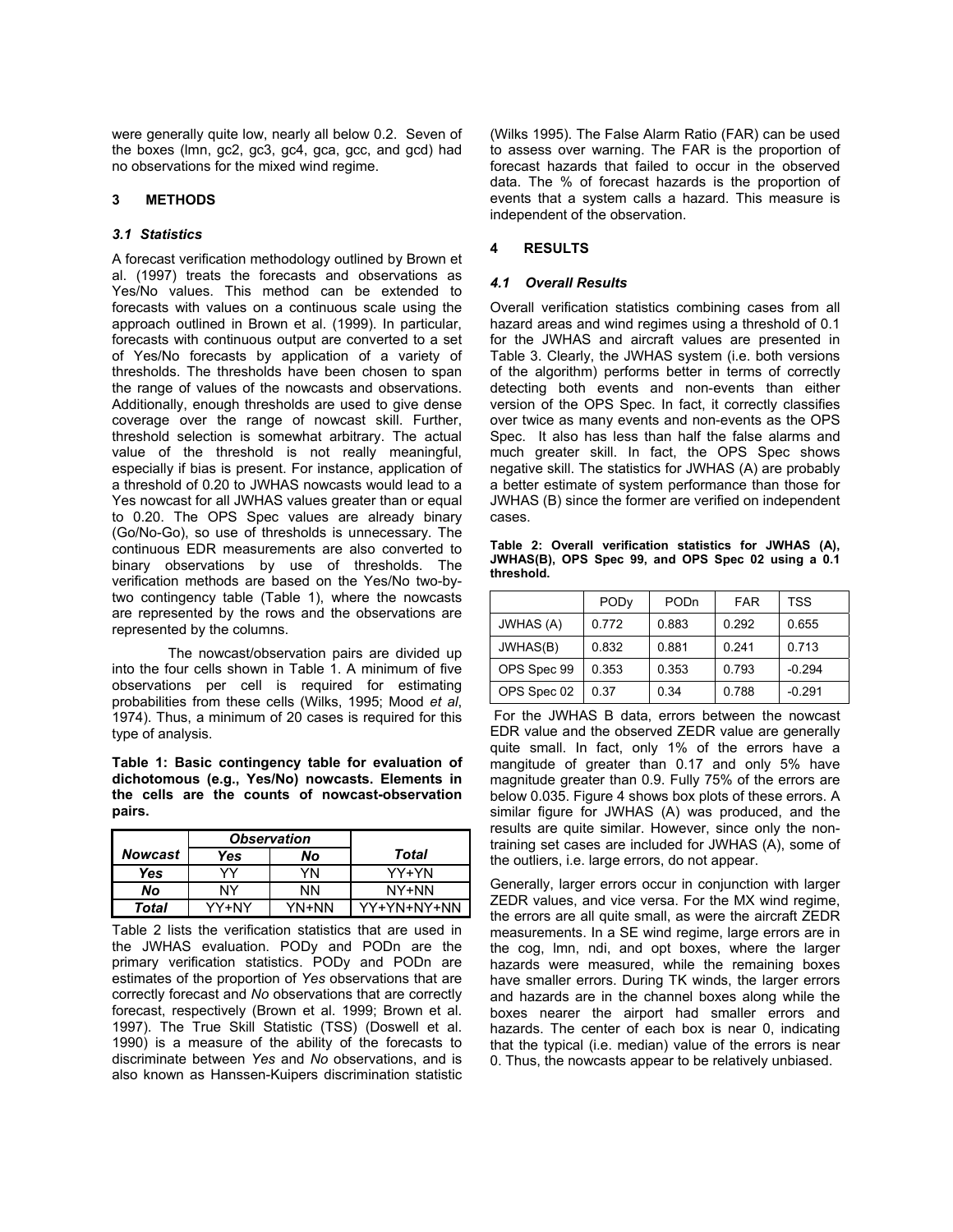Generally, the JWHAS system issues high EDR values for the cases with high EDR values as measured by the aircraft. However, JWHAS still tends to underestimate the actual EDR value. Thus, though the JWHAS system indicates a value high enough to warn of a turbulence hazard, the actual numerical forecast still may have a fairly large error. If a threshold is applied to the JWHAS values to create a categorical alarm warning system, then this underestimation should not affect the final system.



**Figure 3: Box plots showing error (measured - predicted) in EDR for JWHAS (B).** 

### *4.2 Percent of Nowcast Hazards – An assessment of overwarning*

The percent of nowcast hazards can be thought of as a sample climatology of alarm frequency. While use of JWHAS (A) is recommended for assessment of system performance via verification statistics, it would be inappropriate to use it for a sample climatology because of the resampling of cases. For JWHAS (B), each case is used exactly once. For JWHAS (A) some cases are not used at all while others are included multiple times.

The OPS Spec (both 1999 and 2002) hazards are the "NO GO" decisions. For the JWHAS (B), a hazard is any JWHAS ZEDR value of 0.2 or greater. This threshold was selected since it represents a typical (i.e. approximately median) value of JWHAS nowcasts when moderate or greater turbulence is observed. In the Coghlin Island hazard area, the OPS Spec does not produce a go/no-go decision, so these table cells are empty.

Accumulated across all wind regimes and hazard areas, the JWHAS (B) nowcasts a turbulence hazard with an EDR value of 0.2 or greater in almost 9% of the cases. The OPS Spec (99) gives a "NO GO" in 57% of cases while the OPS Spec (02) gives "NO GO" in 55% of cases. In mixed and southeast wind conditions for all hazard areas, the JWHAS system nowcasts fewer hazards than either version of the OPS Spec. During

Taku wind conditions, the JWHAS nowcasts no turbulence hazards in the four areas near the airport, but nowcasts more hazards in the channel areas gc2, gc3, gc4, gcc and gcd than the OPS Spec. Thus, the OPS Spec is, on average, much more conservative than the JWHAS in that it restricts use of the airspace over five times as often. This is also evidenced in the high rate of false alarms for both versions of the OPS Spec.

### *4.3 Verification with PIREPs from the research aircraft.*

Select King Air and ASA737 PIREPs from the 2003 field program are compared to the nowcast turbulence hazard values from JWHAS (B) and to the ZEDR measurements from the UW King Air. Many of the flights passed through the same airspace within short time intervals. Since atmospheric conditions tend to persist over short lengths of time, the observations in the same airspace at times close together are not independent. To mitigate the non-independence in the data and to make the analysis of the PIREPs manageable, a 30 minute time window for PIREPs was used. Thus, observations of the same type of event (e.g. no turbulence) in the same hazard area within the 30 minute window were considered to be a single report. PIREPs of different conditions in the same area within a 30 minute time window were considered separate reports as were PIREPs more than 30 minutes apart. Then, a time window of  $\pm 5$  minutes was used to match the resulting PIREPs to aircraft observations and JWHAS nowcasts. Only PIREPs of "no turbulence", "moderate turbulence", or "severe turbulence" were considered. PIREPs of "light turbulence" were ignored for two reasons. First, there were a lot of them and the matching of PIREPs to JWHAS values had to be done by a person rather than a computer. Secondly, differentiating between light turbulence and no turbulence or between light turbulence and moderate or greater turbulence is simultaneously more difficult and less important than differentiating between no turbulence and moderate or greater turbulence.

The PIREPs were collected in all twelve hazard areas and all three wind regimes. However, due to the sample size of the PIREP data, dividing the analyses by hazard area and wind regime (36 possible combinations) is not feasible. The resulting number of cases would be too small in many of the hazard area/wind regime combinations. Thus, this data is used collectively to provide an overall verification of the JWHAS system. Table 7 displays the counts of "No", "Moderate", and "Severe" events reported by each aircraft and used in this analysis.

### **Table 3: Counts of turbulence PIREPs by severity and aircraft type.**

|    | <b>King Air</b> | <b>ASA737</b> | 'otal |
|----|-----------------|---------------|-------|
| No | ้10             | 54            |       |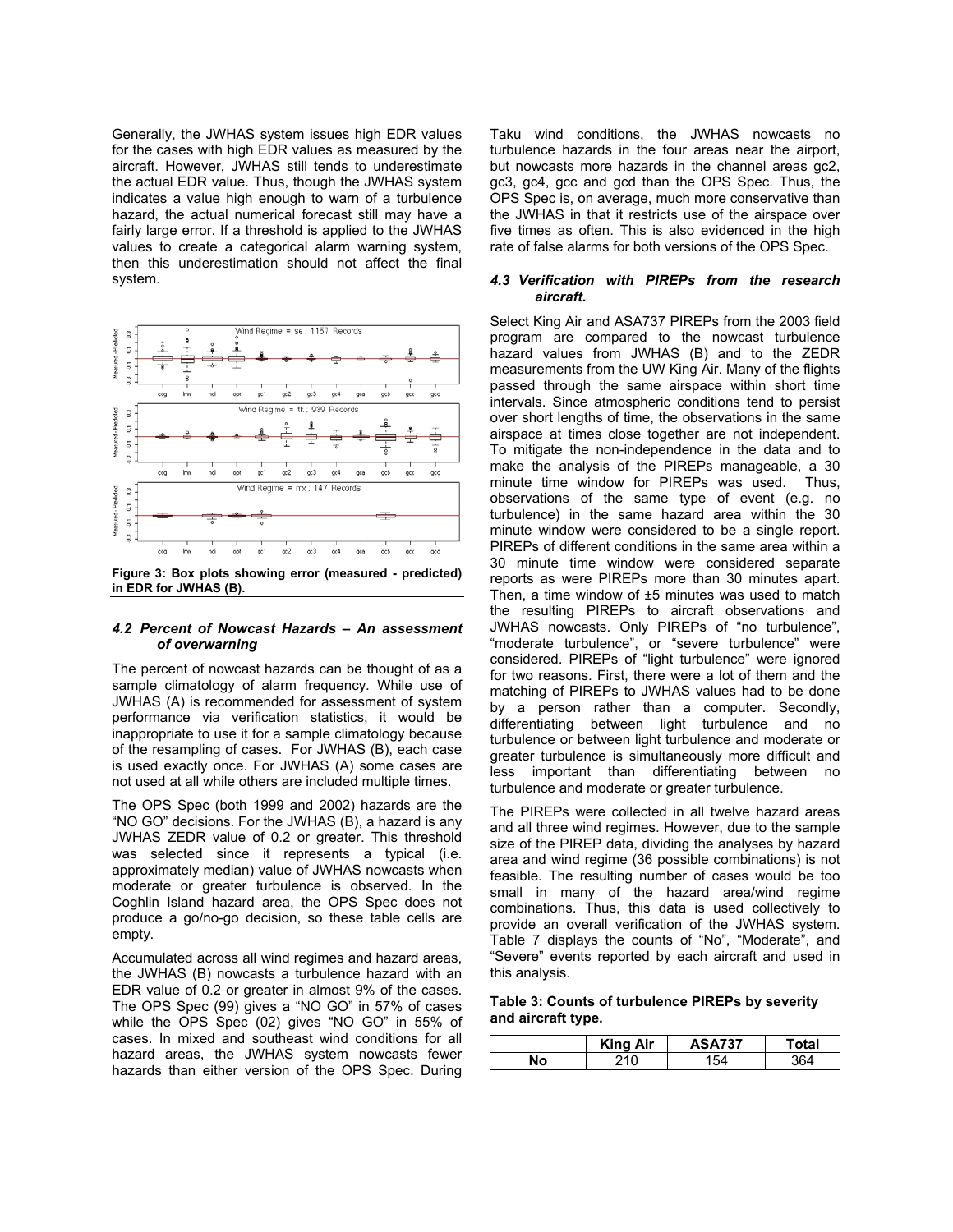| Moderate      |  |  |
|---------------|--|--|
| <b>Severe</b> |  |  |

The JWHAS system and the aircraft measurements both show an uncanny ability to discriminate between PIREPs of no turbulence and PIREPs of moderate or severe turbulence, as illustrated by Figures 4 and 5. These figures are known as discrimination plots. They show the distribution of the JWHAS nowcasts or aircraft measurements that are paired with PIREPs of "no turbulence" or "moderate or severe turbulence". If these distributions had a large overlap, then the nowcasts or measurements would not "discriminate" between noturbulence events and moderate–or-severe turbulence events. However, the distributions of the EDR values from both the JWHAS and the aircraft for no turbulence and for moderate or severe turbulence overlap only slightly. Separate plots were produced for the PIREPs from the King Air and 737, respectively. However, these plots were very similar to each other and to Figures 4 and 5. Thus, only the plots with the combined PIREPs are presented here.

The distribution of JWHAS nowcasts and aircraft measurements for no-turbulence PIREPs peaks very near 0 then tapers off dramatically near 0.06. For moderate-or-severe PIREPs, the JWHAS nowcast and the aircraft measured EDR values peak just above 0.1 with the medians of these conditional distributions at .17 and .19, respectively. Thus, because the distributions are fairly distinct, both the JWHAS system and the aircraft measurements show ability to discriminate between events and non-events. Also, the distribution of the JWHAS values appears very similar to the distribution of the aircraft values.

A dividing point of JWHAS nowcast EDR (0.06, 0.07, 0.1) can be selected such that the JWHAS system can correctly classify 95% (90% / 80%) of the events simultaneously as it correctly classifies 75% (82% / 91%) of the non-events. These dividing points (thresholds) are marked on Figures 4 and 5 with the associated levels of error alpha ( $\alpha$ , e.g. 1-PODy) and beta (β, e.g. 1-PODn).

While the presented percentages of error may not be the "best" for operational use, the users can determine the PODy they consider acceptable and determine the level of PODn that results. The levels of error achieved by this system are quite good. In fact, when the alpha and beta errors are fixed in an experimental design to determine the necessary sample size, a common selection is 5% alpha error and 20% beta error (Mood et al., 1974). To achieve error levels so near these "textbook choices" is surprising in an operational system.



**Figure 4: Discrimination plot of JWHAS nowcast EDR values for PIREPs of "No turbulence" vs. "Moderate or severe turbulence".** 



**Figure 5: Discrimination plot of aircraft measured ZEDR values for PIREPs of "No turbulence" vs. "Moderate or severe turbulence".** 

#### **5 CONCLUSIONS AND FUTURE WORK**

Generally, the JWHAS performs well in identifying turbulence hazards in a variety of wind regimes and hazard areas. However, the performance does vary considerably across hazard areas and wind regimes. In